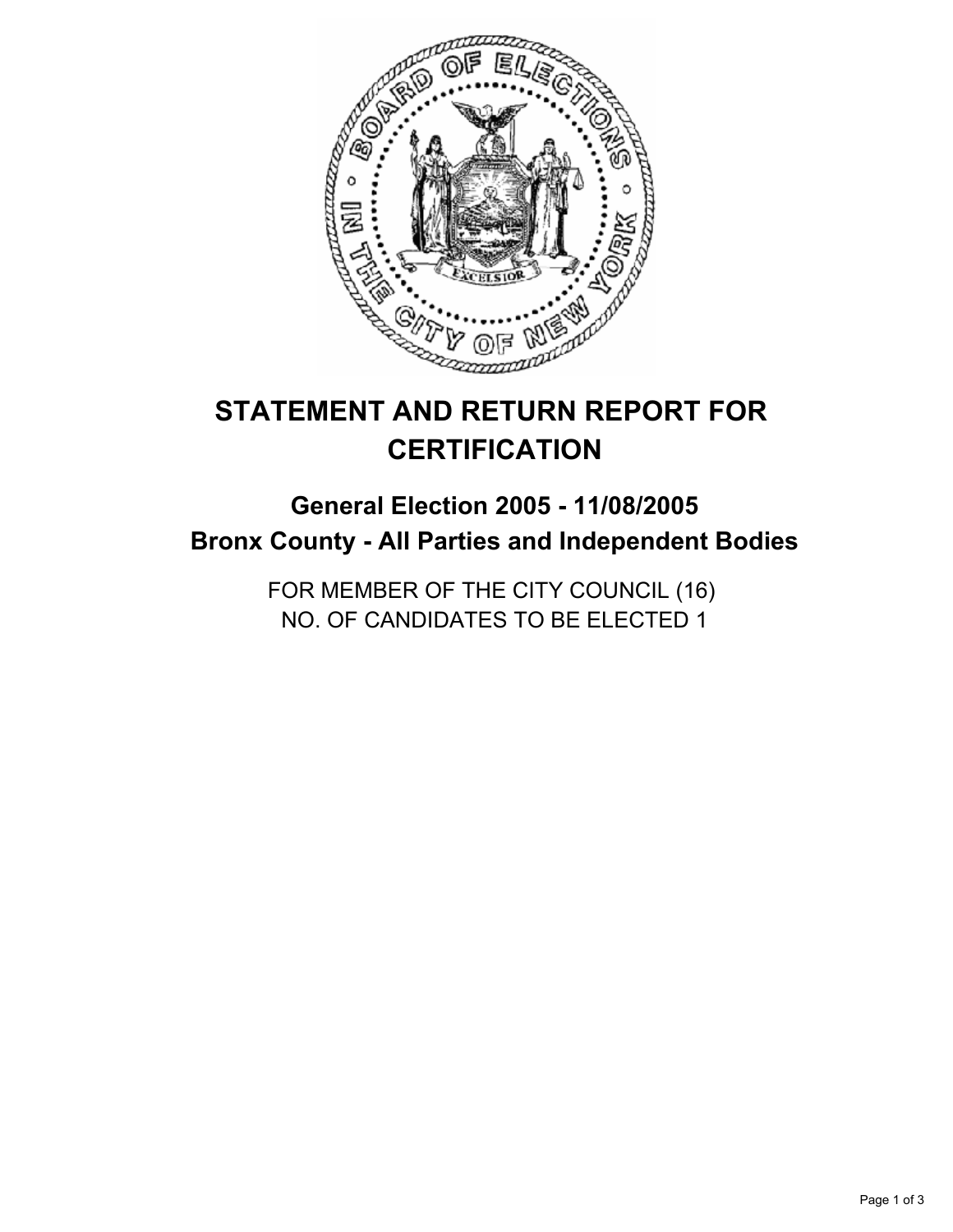

# **ASSEMBLY DISTRICT 77**

| <b>PUBLIC COUNTER</b>              | 10,593 |
|------------------------------------|--------|
| <b>EMERGENCY</b>                   | 34     |
| ABSENTEE/MILITARY                  | 181    |
| AFFIDAVIT                          | 181    |
| <b>TOTAL BALLOTS</b>               | 10,989 |
| HELEN D FOSTER (REPUBLICAN)        | 820    |
| HELEN D FOSTER (DEMOCRATIC)        | 7,066  |
| LISA MARIE CAMPBELL (CONSERVATIVE) | 115    |
| HELEN D FOSTER (WORKING FAMILIES)  | 173    |
| <b>TOTAL VOTES</b>                 | 8,174  |
| <b>UNRECORDED</b>                  | 2,815  |

# **ASSEMBLY DISTRICT 79**

| <b>PUBLIC COUNTER</b>              | 7,538 |
|------------------------------------|-------|
| <b>EMERGENCY</b>                   |       |
| ABSENTEE/MILITARY                  | 146   |
| <b>AFFIDAVIT</b>                   | 175   |
| <b>TOTAL BALLOTS</b>               | 7,860 |
| HELEN D FOSTER (REPUBLICAN)        | 633   |
| HELEN D FOSTER (DEMOCRATIC)        | 5,119 |
| LISA MARIE CAMPBELL (CONSERVATIVE) | 78    |
| HELEN D FOSTER (WORKING FAMILIES)  | 143   |
| <b>TOTAL VOTES</b>                 | 5,973 |
| <b>UNRECORDED</b>                  | 1.887 |

#### **ASSEMBLY DISTRICT 84**

| <b>PUBLIC COUNTER</b>              | 1,324 |  |
|------------------------------------|-------|--|
| <b>EMERGENCY</b>                   |       |  |
| ABSENTEE/MILITARY                  | 21    |  |
| AFFIDAVIT                          | 13    |  |
| <b>TOTAL BALLOTS</b>               | 1,358 |  |
| HELEN D FOSTER (REPUBLICAN)        | 81    |  |
| HELEN D FOSTER (DEMOCRATIC)        | 833   |  |
| LISA MARIE CAMPBELL (CONSERVATIVE) | 15    |  |
| HELEN D FOSTER (WORKING FAMILIES)  | 23    |  |
| <b>TOTAL VOTES</b>                 | 952   |  |
| <b>UNRECORDED</b>                  | 406   |  |

#### **ASSEMBLY DISTRICT 86**

| <b>PUBLIC COUNTER</b>              | 584 |
|------------------------------------|-----|
| <b>EMERGENCY</b>                   |     |
| ABSENTEE/MILITARY                  | 5   |
| <b>AFFIDAVIT</b>                   | 9   |
| <b>TOTAL BALLOTS</b>               | 598 |
| HELEN D FOSTER (REPUBLICAN)        | 37  |
| HELEN D FOSTER (DEMOCRATIC)        | 410 |
| LISA MARIE CAMPBELL (CONSERVATIVE) | 3   |
| HELEN D FOSTER (WORKING FAMILIES)  | 6   |
| <b>TOTAL VOTES</b>                 | 456 |
| <b>UNRECORDED</b>                  | 142 |